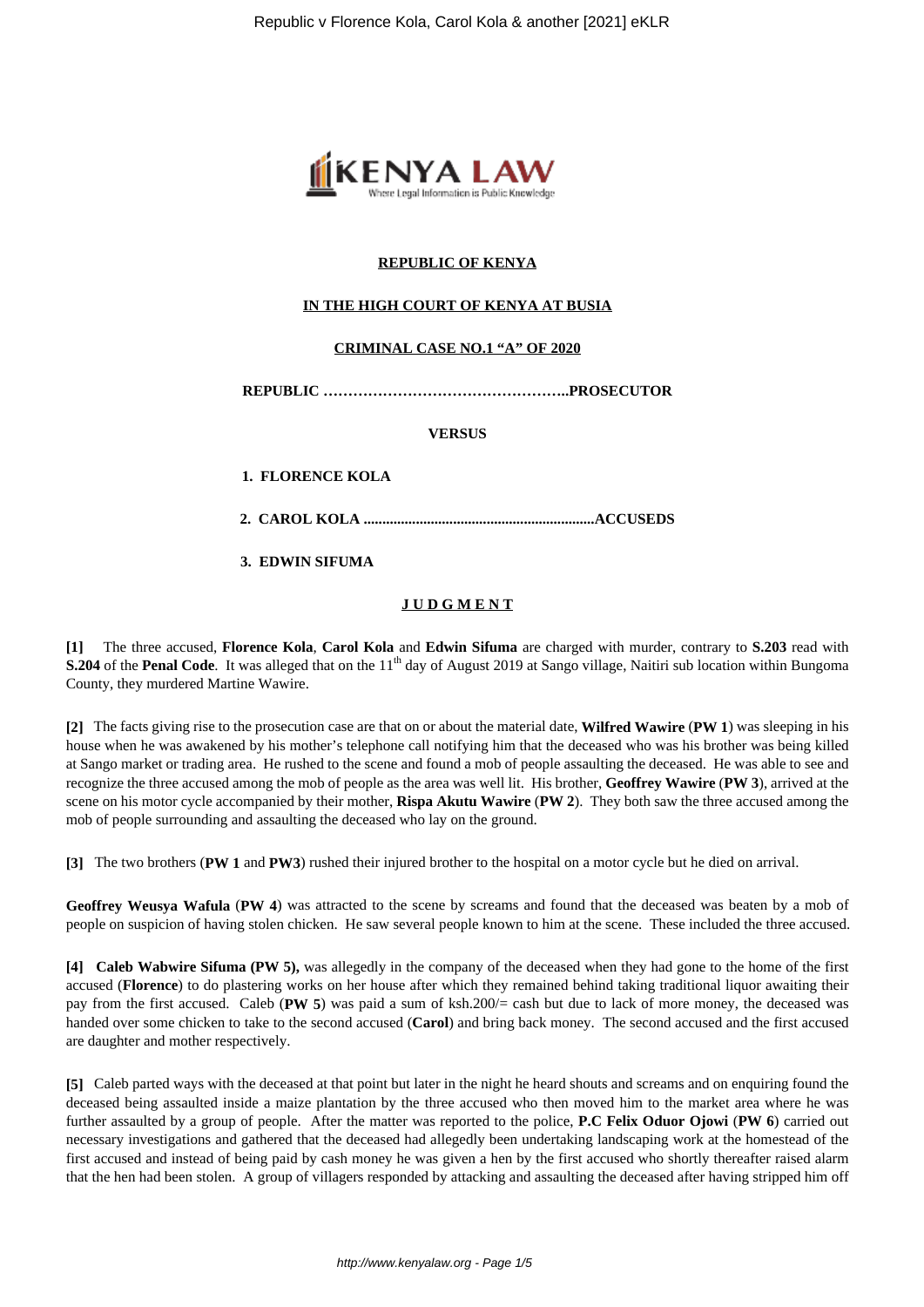his clothes and frog matched him to the nearby Sango market.

**[6]** Statements recorded from witnesses by P.C Felix (**PW 6**) implicated the three accused and others thereby prompting their arrest and arraignment in court. Some of the suspects were arraigned at the Bungoma Law Courts while the three accused were arraigned in this court following their belated arrest. They all denied the charge and gave sworn statements in their defence.

**[7]** All the three accused implied and indicated that their respective arrest and arraignment in court was unjustified. Accused one indicated that she was asleep at home on the material night when she was awakened by unusual noises from her chicken pen. She raised alarm by screaming while venturing outside the house where she saw some people escaping from her compound. She proceeded to inspect the chicken pen and noted that some of her chicken had been stolen. Shen then called an assistant chief before reporting the incident to the police at Bakali police station as per O/B No.0212082019 for which she extracted a copy (**D.Ex 1**).

**[8]** After making the report, the first accused returned home only to later be informed that a suspect had been apprehended and lynched by villagers. Police officers then proceeded to her home where they took photographs and found a pair of slippers (**Flip flops**), a packet of cigarettes and a rope. They also arrested about seven villagers for lynching the suspected chicken thief. The said villagers were all her neighbours. She was arrested after one year of the offence.

**[9]** The first accused contended that Caleb (**PW 5**) did not speak the truth in court and that she never hired him and the deceased to renovate her house which was incapable of such renovations as it is made of mud. She further contended that she did not know how the deceased died or how he was attacked and assaulted by the villagers.

**[10]** The second accused indicated that she was at her home on the material night and only heard about the theft of her mother's chicken and the lynching of the deceased on the following day. Her house is about two kilometres from that of her mother (**first accused**). She contended that she was not at the scene of the lynching of the deceased on the material date and time. Her husband and other suspects were arrested after the offence but she was arrested one year thereafter even though she never left her homestead or area after the offence.

**[11]** The third accused indicated that he was at a place called Nasianda watching football on T.V. He left the place at 11.00p.m headed home. On arrival at Sango market, he learnt that a theft suspect had been lynched. He was notified by his elder step brother Caleb (**PW 5**) that the deceased whom he referred to as his father was killed and that he (**third accused**) was required to make a statement. He declined to do so as he knew nothing about the offence. He therefore implied that his refusal to record a statement and an existing grudge between him and Caleb (**PW 5**) were the cause of his arrest and arraignment in court.

**[12]** From all the foregoing evidence it is without doubt that the deceased met his death after being assaulted and fatally injured by a group of villagers or mob of people on suspicion of having stolen chicken from the first accused. This was a typical case of what is referred as "**mob justice**" which in real sense is actually "**mob injustice**". Mob justice is nothing but a form of extra judicial punishment in which a person suspected of wrong doing is humiliated, beaten and in many cases, killed by a mob of people. Such act is criminal, pure and simple. Any person participating in it commits an offence and must invariably be held responsible for the consequences of his unlawful action.

**[13]** In this case, there was no dispute that the deceased was a victim of mob justice or injustice perpetrated by a group of villagers who decided to prosecute, judge and punish him for allegedly stealing chicken from one of their own. In the process, they set upon him with all manner of weapon or objects and occasioned him grevious bodily harm which resulted in his demise.

The post mortem report (**P. Ex 1**) established that the cause of death was severe head injury with massive external hemorrhage due to trauma. It also shows that the deceased's injuries were extensive and severe thereby implying that the attack against him was vicious as to leave no doubt that the assailants had a clear intention of snapping life out of the deceased.

**[14]** The cause of death was undoubtedly and undisputedly traceable to the injuries inflicted upon the deceased and indeed, the perpetrators of the injuries.

The prosecution having established without dispute that the deceased was murdered in a "**mob justice**" incident, the issue arising for determination in this case is whether the three accused or any one of them was positively identified as having been part of the mob of villagers who assaulted and fatally injured the deceased.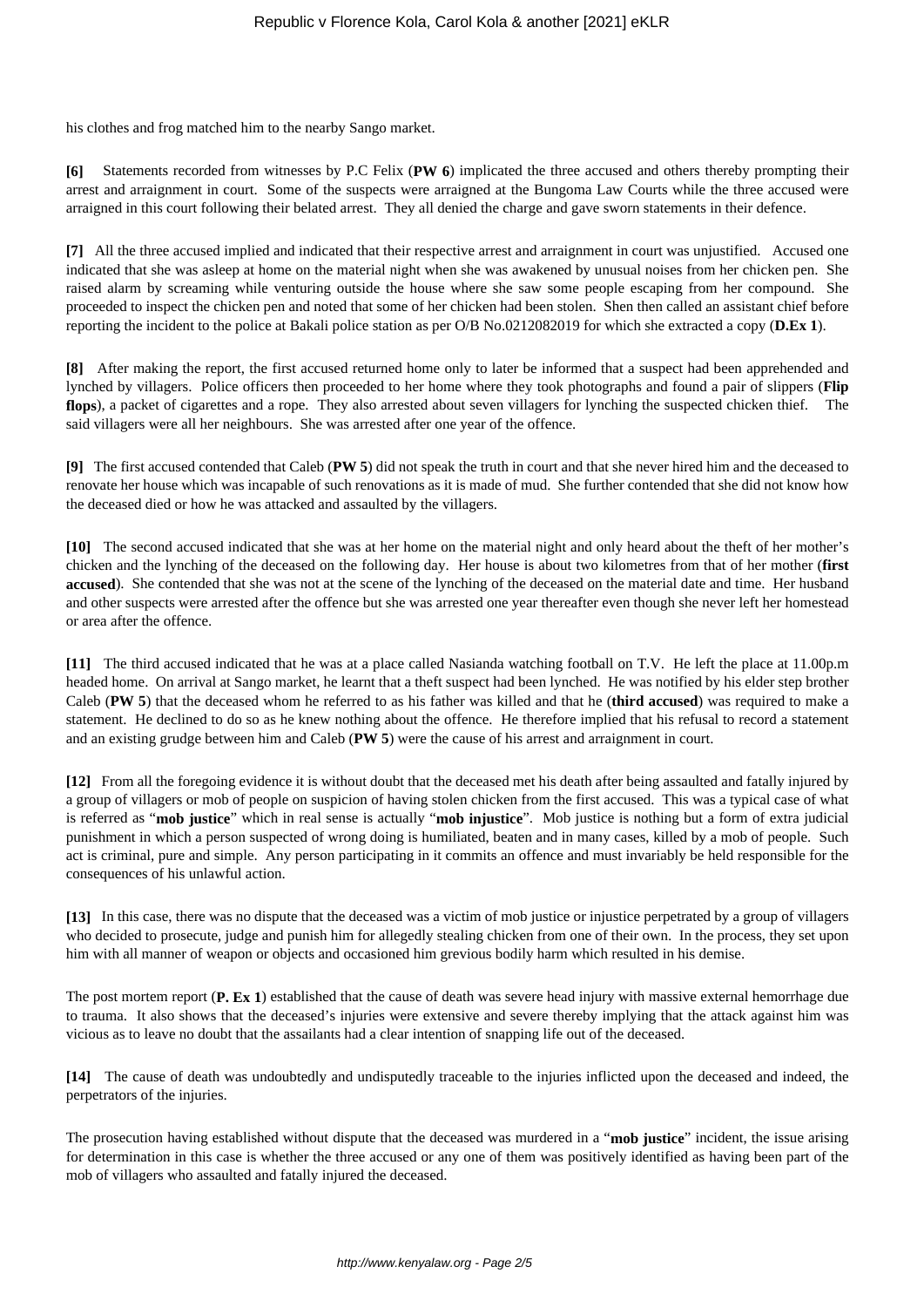**[15]** This case therefore turns on the identification of the three accused as the offenders, hence criminally responsible for the death of the deceased.

Identification evidence must always be treated with caution. It must be free from error or mistake because a witness might be mistaken even if he is honest (see, **Joseph Onyinkwa Nyariki Vs Rep** (**2019**) eKLR).

**[16]** Further, consideration ought to be given to the prevailing circumstances at the material time and scene of the offence. In that regard, whether favourable conditions and adequate opportunity existed for the identification of the offenders especially if the offence occurred in the hours of darkness as in this case.

The learned defence counsel, **M/s Nanzushi**, submitted that the exact time of the offence was not revealed by the prosecution witness as they all gave different time within which the offence occurred. Learned counsel implied that the factor of time impacted negatively on the prosecution case.

**[17]** However, the learned prosecution counsel, **M/s Kihumba**, submitted that the evidence disclosed that the offence occurred between 11.00p.m to midnight. Be that as it may, the time factor does not touch on the root of the offence. It mattered not that the witness gave different time as this did not alter the fact that the offence occurred in the hours of darkness when conditions for identification may be unfavourable.

**[18]** Besides, discrepancies or contradictions in the prosecution evidence relating to time of the offence are readily curable under **S.382** of the **Criminal Procedure Code**.

It was herein evident that the accused and the witnessesses who led evidence of identification against them i.e. Wilfred (**PW 1**), Rispa (**PW 2**), Geoffrey (**PW 3**), Weuswa Wafula (**PW 4**) and Caleb (**PW 5**), were known to each other prior to the material incident. They all indicated that they were neighbours and/or relatives.

**[19]** This meant that the identification of the accused was not based on identification of strangers rather it was more a case of recognition. Even so, in such cases caution must still be taken in order to overrule the possibility of mistaken identity. The learned defence counsel, submitted that the charge was not proved against the accused beyond reasonable doubt thereby implying that the prosecution evidence of identification was insufficient, contradictory and unreliable. That, the belated arraignment of the accused in court was sinister if not suspect as they never did disappear from their area after the offence was committed.

[**20]** The prosecution submitted that the accused were placed at the scene of the offence by the prosecution witnesses, thereby implying that they were in the group of people who assaulted and caused the death of the deceased.

In situations where the death of the deceased is attributed to "**mob justice**" or "**mob injustice**", it is difficult if not impossible to pinpoint which person in the mob administered the killer or fatal blow. In the circumstances, a common intention by the assailants to assault and kill the deceased or to take the law in their own hands may be lacking.

**[21]** However, a common intention may be drawn from the presence of the assailants at the scene of the offence, their action and even the omission of any of them to disassociate himself or herself from the assault.

**S.21** of the **Penal Code** provides that:-

"**When two or more persons form a common intention to prosecute an unlawful purpose in conjunction with one another, and in the prosecution of such purpose an offence is committed of such a nature that its commission was a probable consequence of the prosecution of such purpose, each of them is deemed to have committed the offence.**"

[**22]** It was undisputedly established that the deceased herein was murdered by a mob of people comprising of his village mates. Each of the villagers who took part in assaulting and killing the deceased was as guilty as the other for the murder.

In **Rex Vs. Tabula Yenka s/o Kirya & others** (**1943**) **10 EACA 51**, it was stated that:-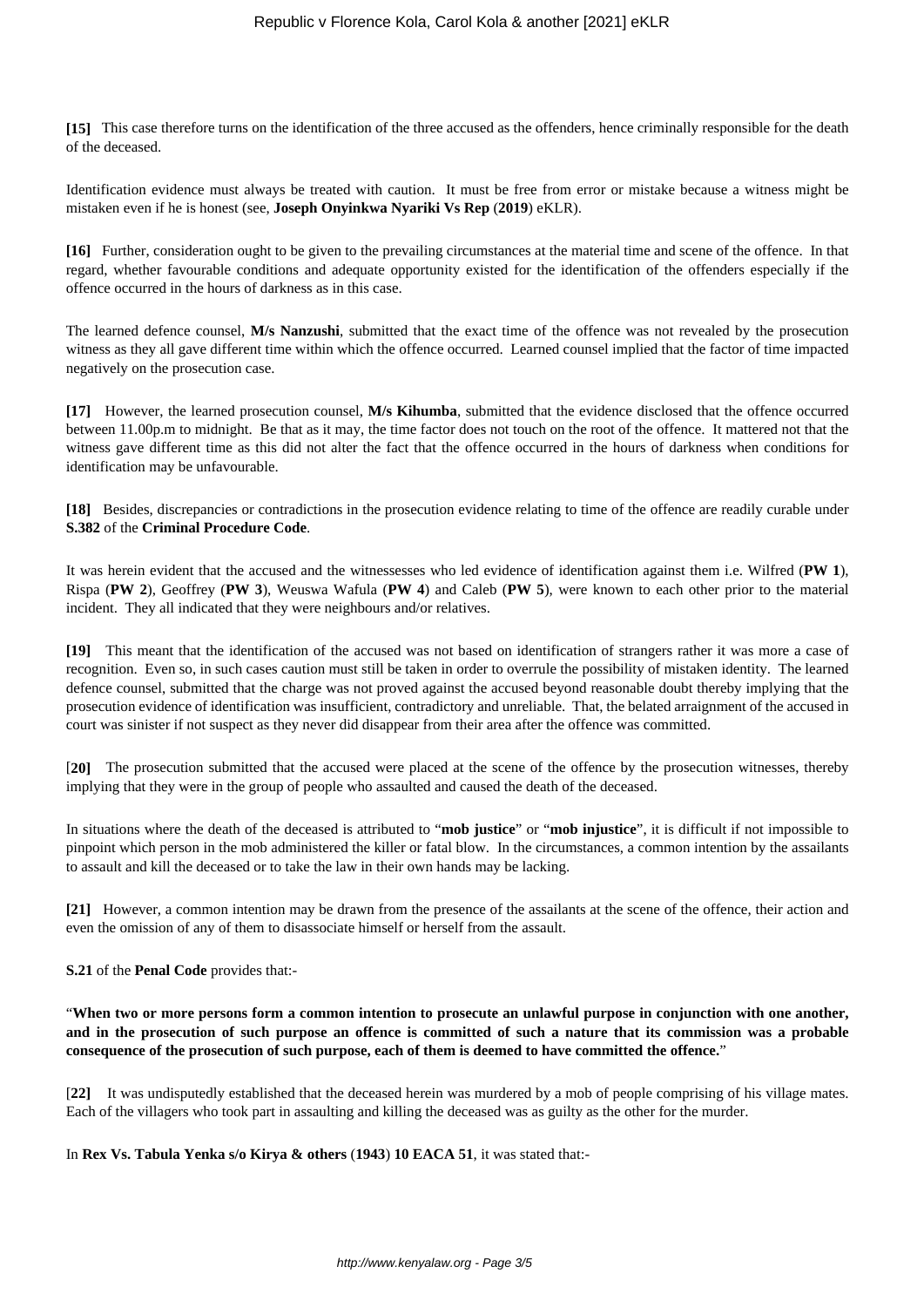"**To constitute a common intention to prosecute an unlawful purpose ………….it is not necessary that there should have been any concerted agreement between the accused prior to the attack on the so called thief. Their common intention may be inferred from their presence, their action and the omissions of any of them to disassociate himself from the assault.**"

**[23]** In this case, the deceased was assaulted and killed on suspicion of being a chicken thief. All those who took part in the unlawful transaction did not deem it fit to apprehend the suspect and hand him over to law enforcers, instead they decided to take the law in their hands. They were not permitted under any circumstances to do so and having done so, they came into direct conflict with the law. They must therefore be held criminally responsible for the consequences of their unlawful action.

**[24]** The accused contended that they were not in the mob of people who assaulted and killed the deceased even though the first accused was the person who sounded alarm that her chicken had been stolen. She never disputed the fact but indicated that she did not see the thief and that she made a report in respect thereof to the police.

Despite their denial, the accused were placed at the scene by the prosecution witnesses i.e. **PW 1**, **2**, **3**, **4** and **5**.

**[25]** These witnesses saw the accused at the scene and recognized them. They indicated that the scene was well lit with flash lights, solar lamps and motor cycle headlamps thereby making it possible to recognize the accused as being part of the mob of people which assaulted and fatally injured the deceased. They also indicated that the incident took a considerable period of time which gave them adequate opportunity to identify the accused and others as the assailants.

**[26]** Wilfred (**PW 1**) stated that he saw the first accused holding stones, the second accused holding two hens and the third accused holding a stick. Rispa (**PW 2**) saw the first accused carrying a stick and a stone and the second accused carrying two hens. In cross examination she said that on her arrival at the scene she witnessed the first accused hitting the deceased with a stick and heard the second accused saying that they needed evidence that the deceased was a thief.

**[27]** Geoffrey (**PW 3**) said that he arrived at the scene and saw the first accused holding a stick and stone and used the stick to hit the deceased who was already seriously injured and his leg severed.

Weusya Wafula (**PW 4**) confirmed having seen the three accused at the scene. He said in cross examination that he did not see the first accused carrying anything but the second accused was carrying a stick and metal rod.

**[28]** Caleb (**PW 5**) indicated that he initially found the deceased being assaulted inside a maize planation by the three accused before they moved him to the market area where he was set upon by a mob of people. He implied that the three accused were the masterminds of the entire criminal transaction against the deceased. That, they actually "**delivered him to the slaughter house**" (**market**) to finish off the job started by them with the assistance of likeminded villagers.

**[29]** Caleb (**PW 5**) also indicated that the second accused was carrying chicken and a piece of wood while the first accused assaulted the deceased using a piece of Y10 metal rod. Most importantly be (**PW 5**) indicated that prior to the incident during the day the deceased and himself had been in the homestead of the first accused who hired them to carry out some works in her house. That, he was later in the evening paid for the job done but not the deceased who was given hens to take to the second accused and get his money. It was at that juncture that they parted ways only for him to hear shouts and screams in the night. He enquired and it was then that he found the deceased being assaulted by the accused in a maize plantation.

**[30]** Although the evidence of all the foregoing prosecution witness was laced with insignificant discrepancies and contradictions, it was cogent and reasonably credible as to prove that the accused were actually at the scene on the material date and time of the offence and that they actually participated in assaulting and causing the death of the deceased. They provoked the entire episode and led a horde of villagers in assaulting and killing the deceased. The witness aforementioned positively identified indeed recognized them with the help of light from flash lights, solar lamps and motor cycle head lamps which provided favourable conditions for positive identification and rendered the possibility of mistaken identify quite remote.

**[31]** The duration of time that the incident lasted provided adequate opportunity for the witness to positively identify the accused whose alibi defence was effectively discredited and disproved by the entire prosecution evidence which also showed that the report made by the first accused to the police was done after the fact and as a means to cover up her role in igniting the unlawful transaction against the deceased and actually participating in it.